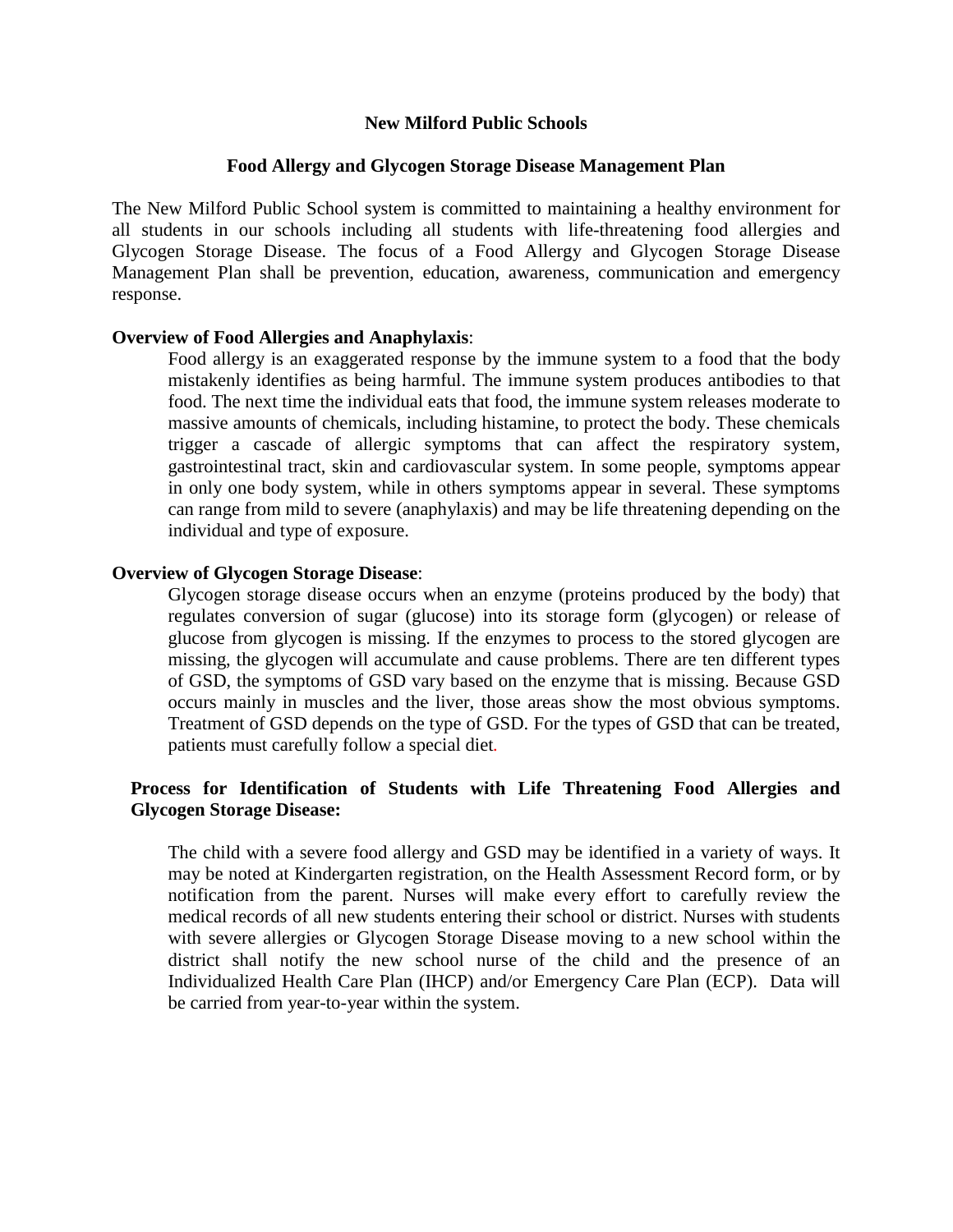# **Process for Annual Development of Individualized Health Care Plan:**

A formalized process will be used for the development of an individualized health care plan for students with life-threatening food allergies and GSD. This process includes a standardized template for the development of both the IHCP and the ECP, a process to obtain medical information and proper authorizations to administer medication from the student's health care provider, and a process to develop other accommodations within the IHCP. The plan should be individualized to meet the specific needs of the student with input from the family, classroom teacher, school nurse and specialty teachers. The plan should include the following information:

- $\triangleright$  Name, identifying information, photo if available
- $\triangleright$  Specific allergy
- $\triangleright$  Signs and symptoms of an accidental exposure
- $\triangleright$  Medication to be administered in the event of an exposure
- $\triangleright$  Location and storage of EpiPen auto injector
- $\triangleright$  Who will administer (including self-administering options)
- $\triangleright$  Follow up plan (Calling 911)
- $\triangleright$  Emergency contacts
- $\triangleright$  Risk management during lunch and recess

### **Strategies to reduce the risk of exposure to life-threatening food allergens in school buildings:**

#### **Parent's responsibility in management and emergency planning**:

- $\triangleright$  To notify the school of the child's allergy and GSD, will update at least annually.
- $\triangleright$  To work with the school nurse and school team to develop a plan that accommodates the child's needs throughout the school including the classroom, cafeteria, after school activities and the school bus.
- $\triangleright$  To provide written medical documentation, instructions and medication as directed by a physician. This may include proper authorizations for medications and emergency response protocols.
- $\triangleright$  To provide written permission for the nurse to communicate with the health care provider.
- $\triangleright$  To replace medication after use or upon expiration.
- $\triangleright$  Parent to provide the school a way to reach them in case of emergency. (cell phone, beeper, etc.)
- $\triangleright$  To educate the child in the self management of their food allergy including safe and unsafe foods, strategies for avoiding exposure to unsafe foods; symptoms of allergic reactions; how and when to tell adults they may have an allergy-related problem; how to read food labels (age-appropriate). Education efforts should promote self advocacy and competence in self care.
- $\triangleright$  To educate the child in self management of GSD, including signs and symptoms of hypoglycemia.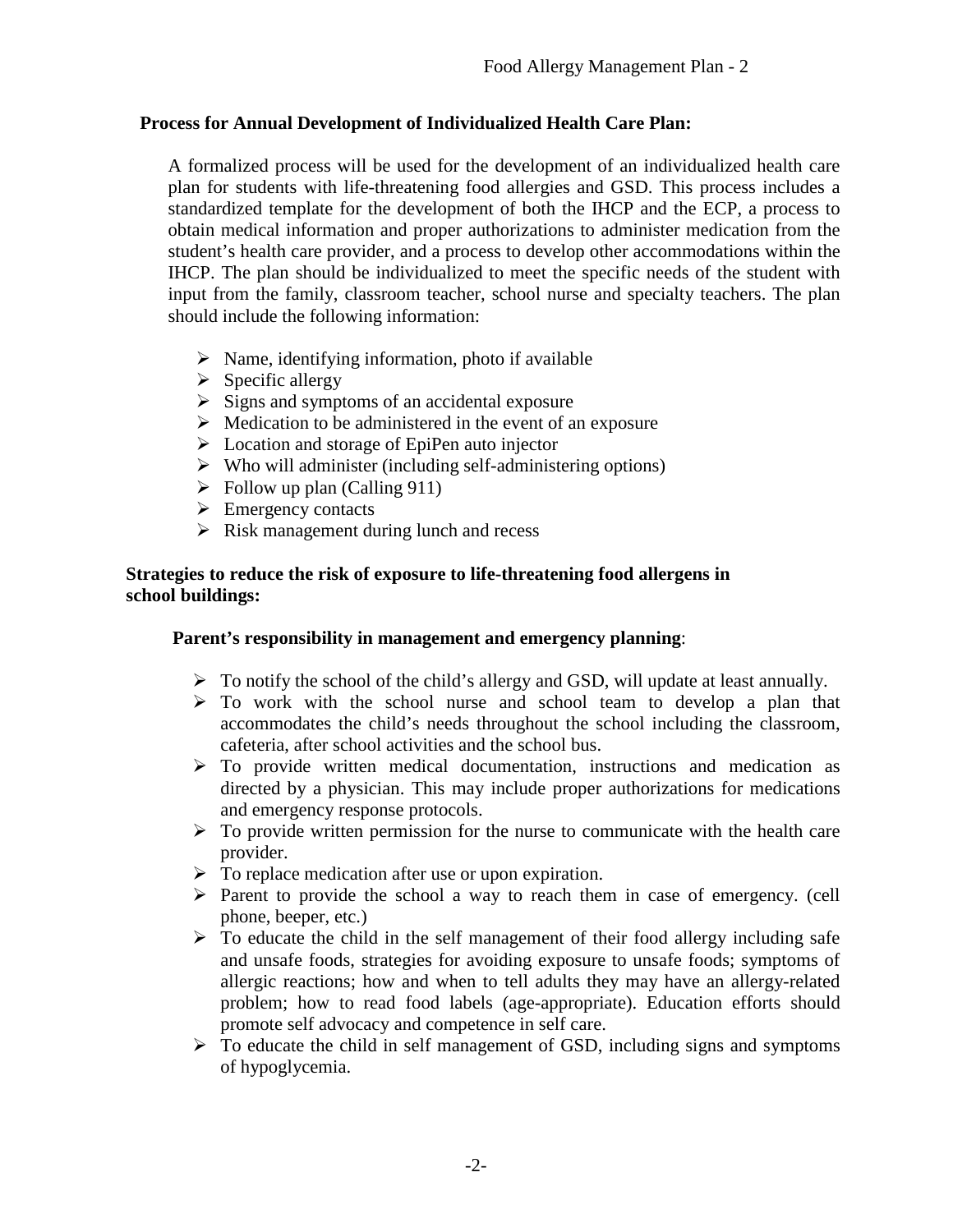$\triangleright$  After school activities: medication brought to school for the use in an emergency is not available for after school activities. Parents must inform the person in charge of the activity of their child's life-threatening food allergy or GSD. If parent feels it is necessary for student to have emergency medication available, medication policy must be followed. A physician's order must be on file in the nurse's office and a separate cartridge must be given to staff member in charge of activity. Staff member in charge of activity will inform the nurse; medication administration instruction will be completed.

#### **Student responsibility in management and emergency planning**:

- To be proactive in the care and management of their food allergies and GSD and reactions based on their developmental level by learning to recognize symptoms of an allergic reaction and hypoglycemia*.*
- $\triangleright$  To not trade or share food with others.
- To not eat anything with unknown ingredients or known to contain any allergen.
- $\triangleright$  To notify an adult immediately if they eat something they believe may contain the food to which they are allergic.
- $\triangleright$  The student may be allowed to carry his own EpiPen on his person at all times in the event that self-administration is authorized. He/she must agree to keep the emergency medications on their person or immediately under their control and supervision at all times. In addition, students must be responsible for keeping control of their medications so that other students cannot have access to them and inadvertently harm themselves.

#### **Classroom/teacher responsibility in management and emergency planning:**

- $\triangleright$  Food used for class projects should be limited. The teacher is responsible for following a student's IHCP as it applies to food in the classroom. Parent of student with severe allergy should be notified of projects so they can check that ingredients are safe for their child.
- Teacher may send written information home to parents of other children in elementary school classrooms, explaining that there is a student in the classroom with a severe allergy, to encourage other parents not to send those foods in with their child.
- $\triangleright$  Promotion of hand washing practices following eating to prevent cross-contact using recommended procedures of soap and water or hand wipes when soap and water are not available. Hand sanitizers are not effective for removing food allergens or dirt.
- $\triangleright$  Enforce safe practices among students, such as prohibiting meal/snack swapping among students.
- $\triangleright$  Consider options for allergen free zones in classroom, ensure cleaning of tables before and after snack times.
- Classroom teachers will acknowledge receipt and understanding of IHCP and ECP.
- Classroom teachers should leave information for substitute teachers in an organized, prominent and accessible format.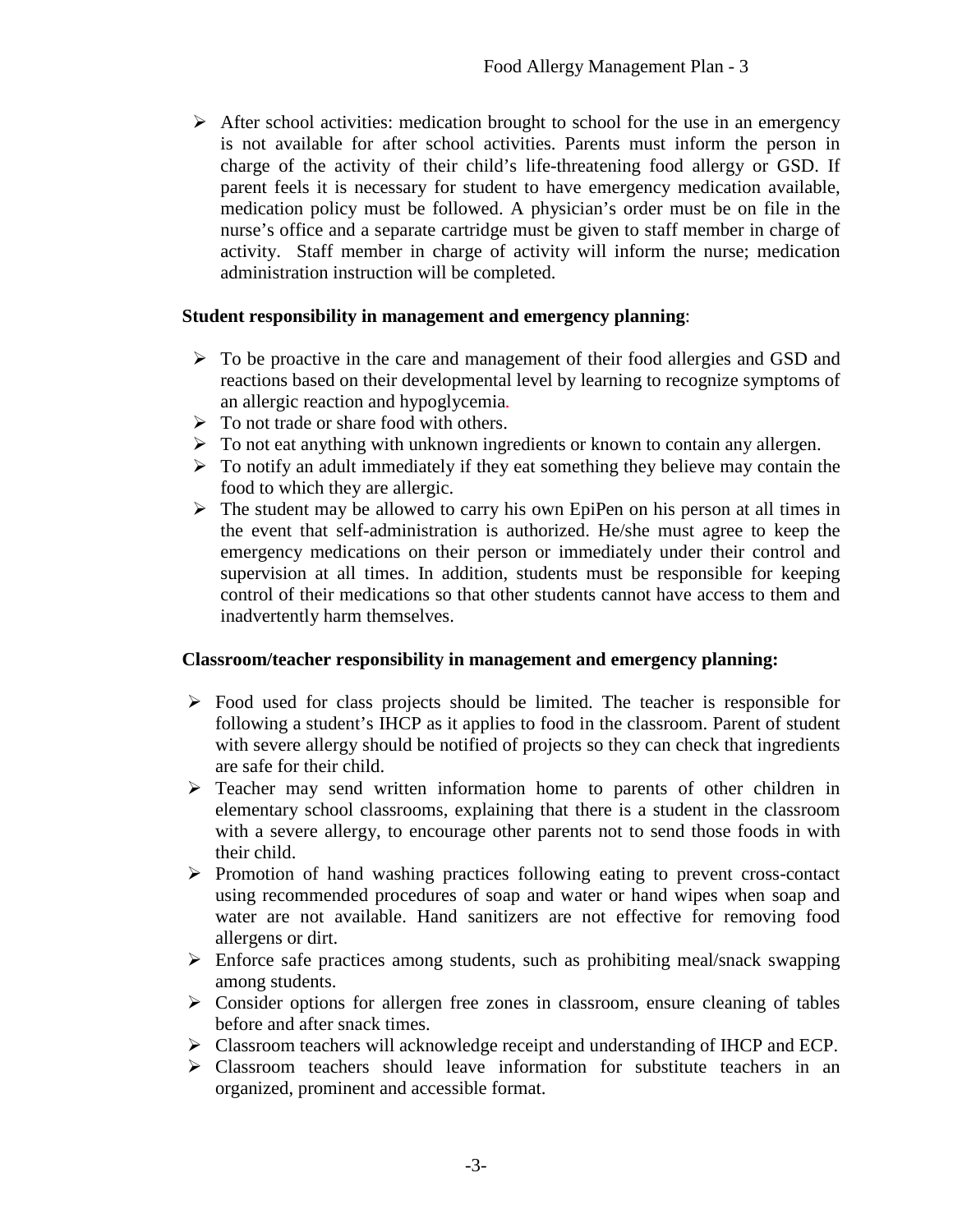- $\triangleright$  Student's who are suspected of having a reaction should never be allowed to walk to the school nurse alone.
- $\triangleright$  To collaborate with the nurse prior to planning a field trip to plan ahead for risk avoidance at the destination and during transportation to and from the destination. Ensure that the child with a food allergy is assigned to staff who are trained in early recognition and use of an EpiPen and that the auto injector is with the student or with the trained adult.

## **Food Service responsibility in management and emergency planning**:

- $\triangleright$  If a licensed physician determines a child's food allergy is severe enough to result in a life-threatening (anaphylactic) reaction, the school food service program must make the substitutions prescribed by the physician, even if the child is not considered disabled under Section 504 or IDEA. A copy of the physician note will be given to food service staff when the school nurse receives it.
- $\triangleright$  Parents of students with severe life-threatening food allergies and GSD are encouraged to contact food service to become informed of the routine, cooking methods and food preparation done on a daily basis.
- $\triangleright$  Tables are cleaned between lunches.
- $\triangleright$  Cafeteria staff (especially at point of sale) is notified of students with lifethreatening severe food allergies and GSD, elementary through middle school, usually through the nurse. If a picture of the student is available, it will be included. Nurses will sometimes introduce student to the cafeteria staff.
- $\triangleright$  Review and follow food-handling guidelines to avoid cross contamination with potential food allergens.
- $\triangleright$  To be aware of signs and symptoms of allergic reaction to facilitate quick ECP response.

# **Transportation**:

- $\triangleright$  In the event of an emergency, driver will immediately pull over and radio in to the dispatcher who will call 911.
- $\triangleright$  No food is to be consumed on the bus, unless IHCP for student with GSD states student is required to snack during bus transport or as needed*.* .

#### **School Nurse responsibility in management and emergency planning:**

- $\triangleright$  Identify students with severe food allergies and Glycogen Storage Disease.
- $\triangleright$  Meet with parents to obtain a medical history, which should include a list of foods the child is allergic to and how he reacts after ingesting these foods. It should be ascertained whether the child can be near the offending food, included in the history should be an account of past reactions and how they were managed.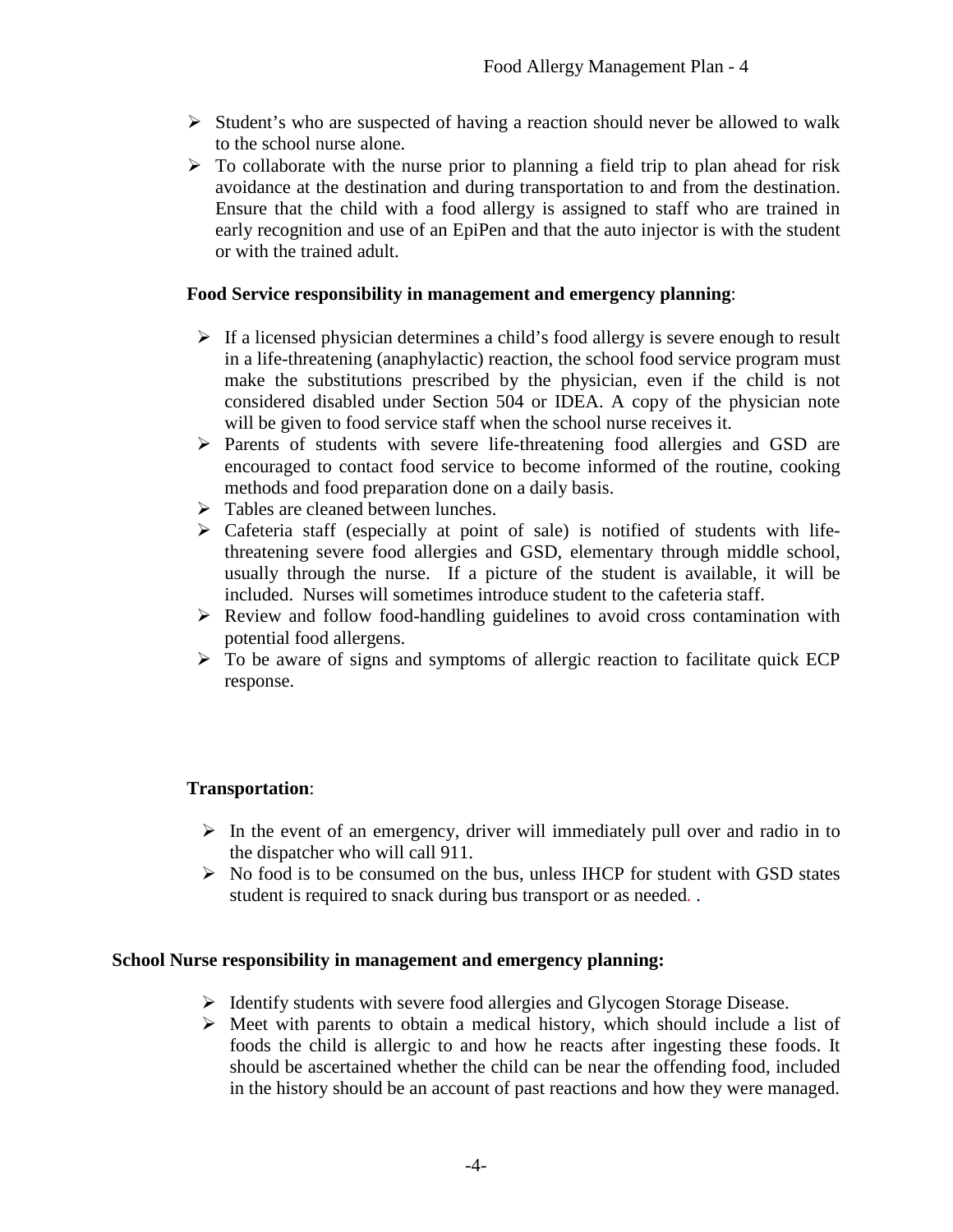- $\triangleright$  Acquire permission from child's parents to share IHCP and ECP with school staff on a need to know basis. Care plans distributed to all staff that have daily interaction with student alerting them to important food allergy/GSD information.
- $\triangleright$  When a student has been identified with a food allergy or GSD, the parent will be asked to have the child's doctor provide the school with written information regarding the child's allergies/GSD and what restrictions will be provided. Medication administration forms will need to be completed by the physician and signed by the parent. The medication must be properly labeled and delivered to the school nurse by the parent prior to the child starting school. Nurse will periodically check medications for expiration dates.
- $\triangleright$  School nurses shall be responsible for the storage of emergency medication in the health office, which should be easily accessible to school staff during the school day. In addition to an accessible location in the health office, the emergency medication may be kept on the child in the event that self-administering is authorized; or in the hand of a teacher. As part of the IHCP it may be decided that the EpiPen accompanies the child to recess or other activities.
- $\triangleright$  Additional personnel, including but not limited to the school principal, classroom teacher, occupational therapist, physical therapist or paraprofessional directly in contact with the student may be trained by the school nurse in signs and symptoms of an allergic reaction and the use of the EpiPen. If a paraprofessional is delegated the task it must be for the purpose of administration to a select student. In addition, the school nurse shall provide annual instruction in recognition, prevention and treatment of food allergies for school personnel as required as part of a written plan. This training must also include the medication, the desired effects, when and how to administer the medication, the potential side effects and the emergency response plan. Teachers of elementary school food allergic children shall receive student-specific instruction. All training must be documented and done annually. The school nurse maintains responsibility for supervision of the delegated task.
- School nurse will use Self Medication Assessment Form to review EpiPen use and to determine an individual student's ability to self administer their own medication, if written permission by the authorized health care provider and the parent is on file.
- $\triangleright$  Make sure that substitute school nurses are fully oriented to students with lifethreatening food allergies and GSD and their care plans.
- Notify transportation of Food Allergy/GSD, ECP/IHCP as requested by parent.
- $\triangleright$  IHCP for students with GSD must include, but not limited to," the provision of food or dietary supplements by the school nurse or any other school employee approved by the school nurse, to a student with glycogen storage disease provided such plan shall not prohibit a parent or guardian, or a person designated by such parent or guardian, to provide food or dietary supplements to a student with glycogen storage disease on school grounds during the school day" (Public Act 12-198 2012*)*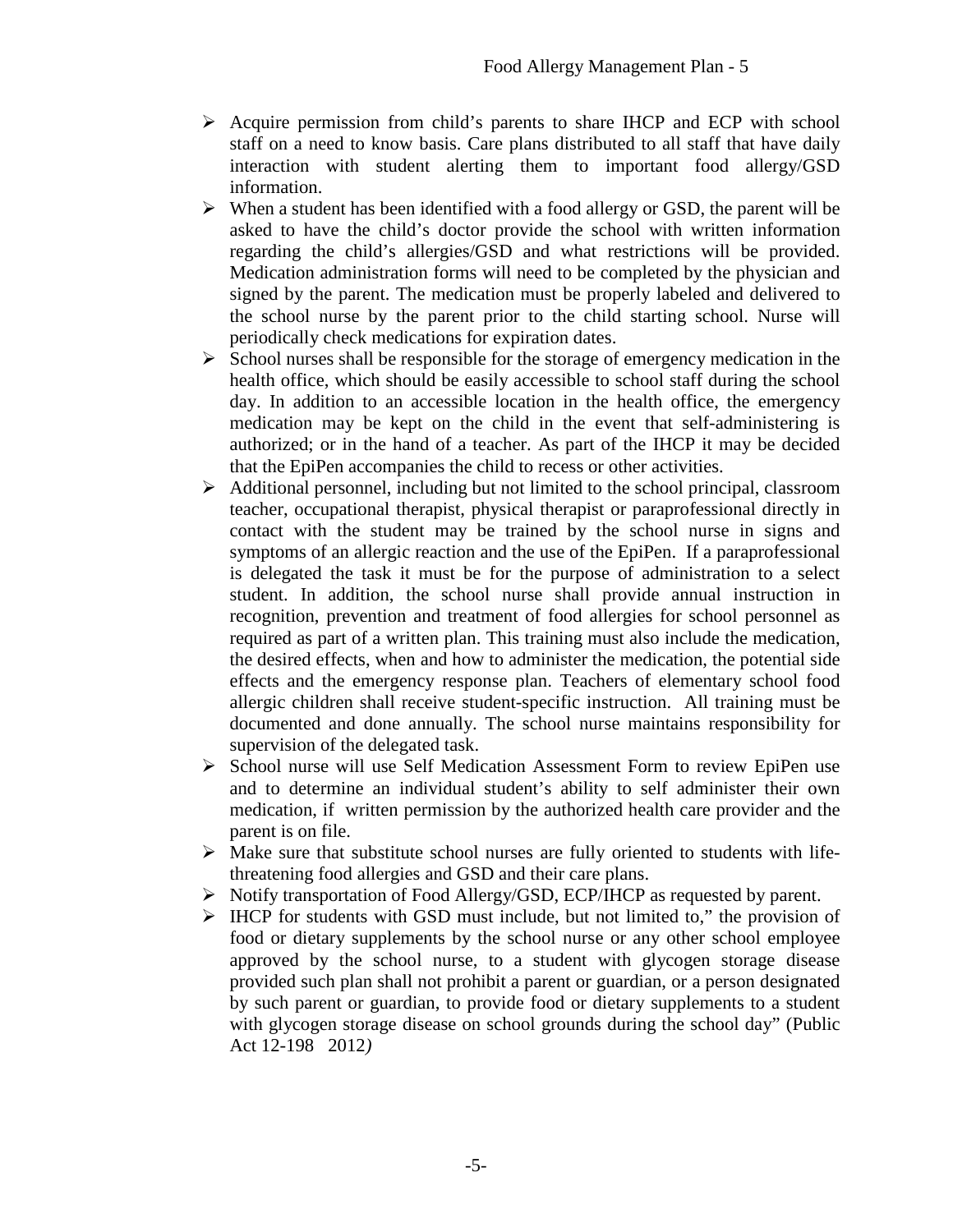### **School's responsibility in management and emergency planning:**

- $\triangleright$  To be knowledgeable about and follow applicable state and federal laws, including ADA, IDEA, Section 504, and FERPA, as well as district policies that apply.
- > To include food allergic and GSD students in school activities.
- $\triangleright$  To designate school personnel who are properly trained to administer medication in accordance with laws governing the administration of emergency medication. If there is no nurse available have a plan in place where there are at least three staff members that are trained in the recognition of early symptoms of anaphylaxis and in medication administration.
- $\triangleright$  To determine methods of effective communication between essential personnel in the event of a medical emergency. This may include walkie talkies, intercom systems or other methods to decrease the response time of the school nurse or emergency response team in the event of an emergency. Communication systems should also be established during off-site activities such as field trips
- $\triangleright$  School personnel, including teachers and school nurses, are NOT responsible for determining whether food brought to school by the student with an identified food allergy- or food brought to school by another student- is safe for an allergic student to consume*.*
- $\triangleright$  To discuss field trips with the family to decide appropriate strategies for managing the food allergy. The classroom teacher should give the child's parent ample notice and request that they come along. If this is not possible the teacher will keep the student with him/her and review foods to be avoided and precautions to be taken.
- $\triangleright$  After school activities: Medication brought to school for use in an emergency is not available for after school activities. Parents must inform the person in charge of the activity of their child's life-threatening food allergy. If parent feels it is necessary for student to have emergency medication available, the medication policy must be followed. Parent must provide medication to person in charge.
- $\triangleright$  To obtain a standing order from the school medical advisor for the nurses to administer epinephrine to students who are not known to have a life-threatening food allergy, do not have their own medication order and have their first anaphylactic reaction in school. This standing order shall include an order to administer a second dose of epinephrine if the symptoms of an anaphylactic reaction have not subsided within a specified number of minutes from the first dose of epinephrine. These orders are to be reviewed and signed by the school medical advisor on an annual basis. Nurse's office will have a minimum of two EpiPens for use with standing orders.
- Multi-disciplinary Food Allergy Management Team is formed within district Wellness Committee to continually develop, implement, monitor, review and revise the plan to manage life-threatening food allergies and GSD effectively. The plan will be reviewed at least yearly as well as all incidents of allergy ingestion and treatment in the school setting.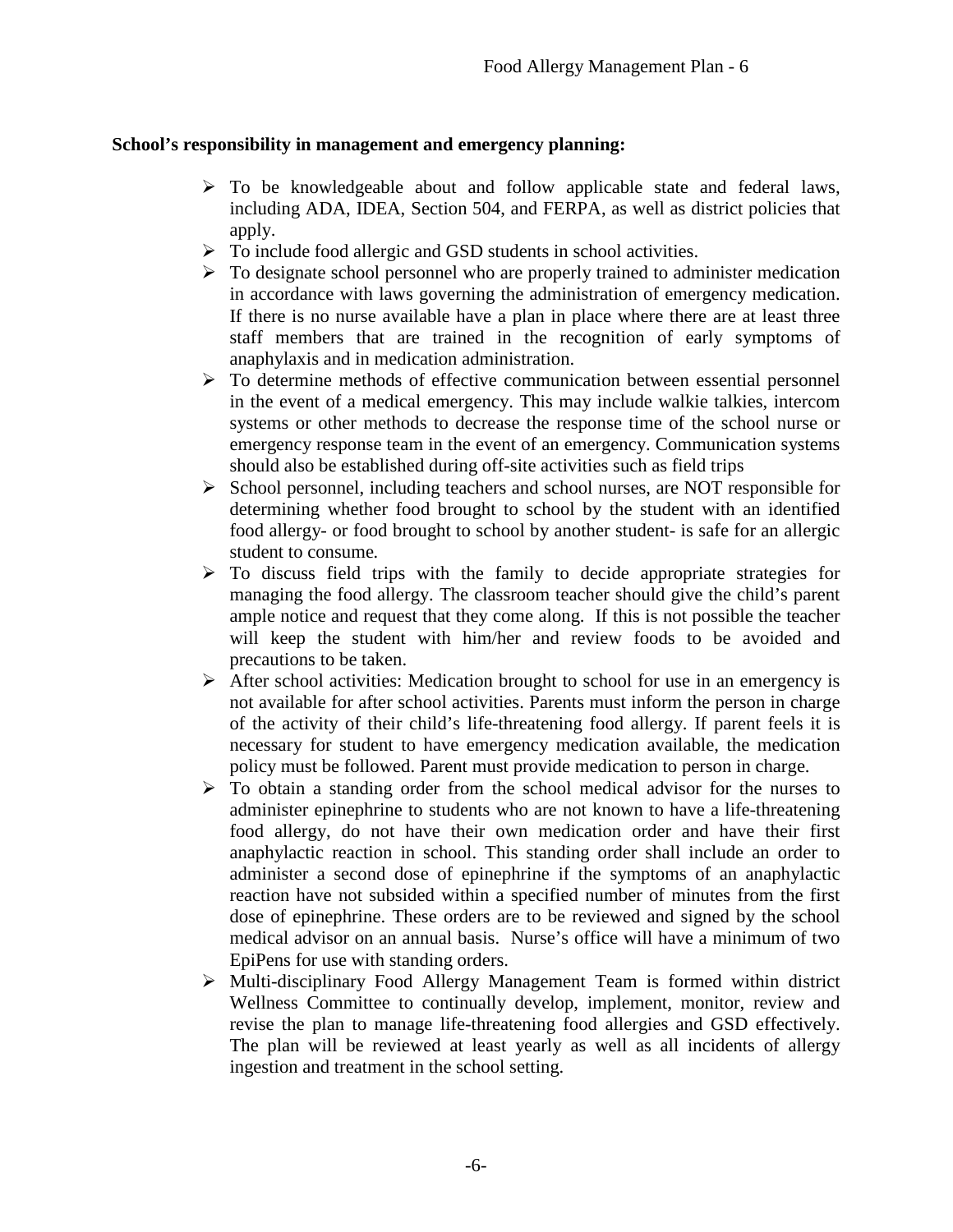# **Provisions for ongoing education of school personnel and the school community regarding the management of life-threatening food allergies:**

*.*

- $\triangleright$  All staff members will be notified of signs and symptoms of severe allergic reactions to food and the need for emergency care.
- $\triangleright$  Education of appropriate school staff in collaboration with the parent of students with life–threatening food allergies and Glycogen Storage Disease, such as classroom teacher, administrators, food service workers, coaches, bus drivers, and other onsite persons in charge of conducting after school activities.
- $\triangleright$  School nurses in each of their schools will be responsible to educate staff and any other appropriate members of the school community in regards to students with life-threatening severe food allergies and GSD on an annual basis and as needed (i.e., new student registers with a life-threatening allergy or a new diagnosis). This education may include: overview of life-threatening food allergies; overview of GSD; prevention strategies; emergency care plans; medication training; food safety; sanitation; and specific accommodations, such as field trips.
- $\triangleright$  All certified staff trained in administration of EpiPens. Individual training will be provided as required for student safety. Paraprofessionals will receive child specific training if they are working with a student with known severe allergy with physician orders in place.
- Communication and privacy issues between relevant school staff, families and the student's health care providers will meet all federal, state and local standards.

### **Emergency medical response plan including communication strategies between individual schools and local providers of emergency services:**

Anaphylaxis can be defined as a potentially life-threatening medical condition occurring in allergic individuals after exposure to an allergen. Anaphylaxis refers to a collection of symptoms affecting multiple symptoms in the body. These symptoms may include:

| Swelling of any body part                                  |
|------------------------------------------------------------|
| Hives, rash on any body part                               |
| Itching of any body part                                   |
| Itchy lips                                                 |
| Runny nose                                                 |
| Cough, wheezing, difficulty breathing, shortness of breath |
| Throat tightness or closing                                |
| Difficulty swallowing                                      |
| Change in voice                                            |
| Itchy tongue, mouth and/or throat                          |
| Vomiting                                                   |
| Stomach cramps                                             |
|                                                            |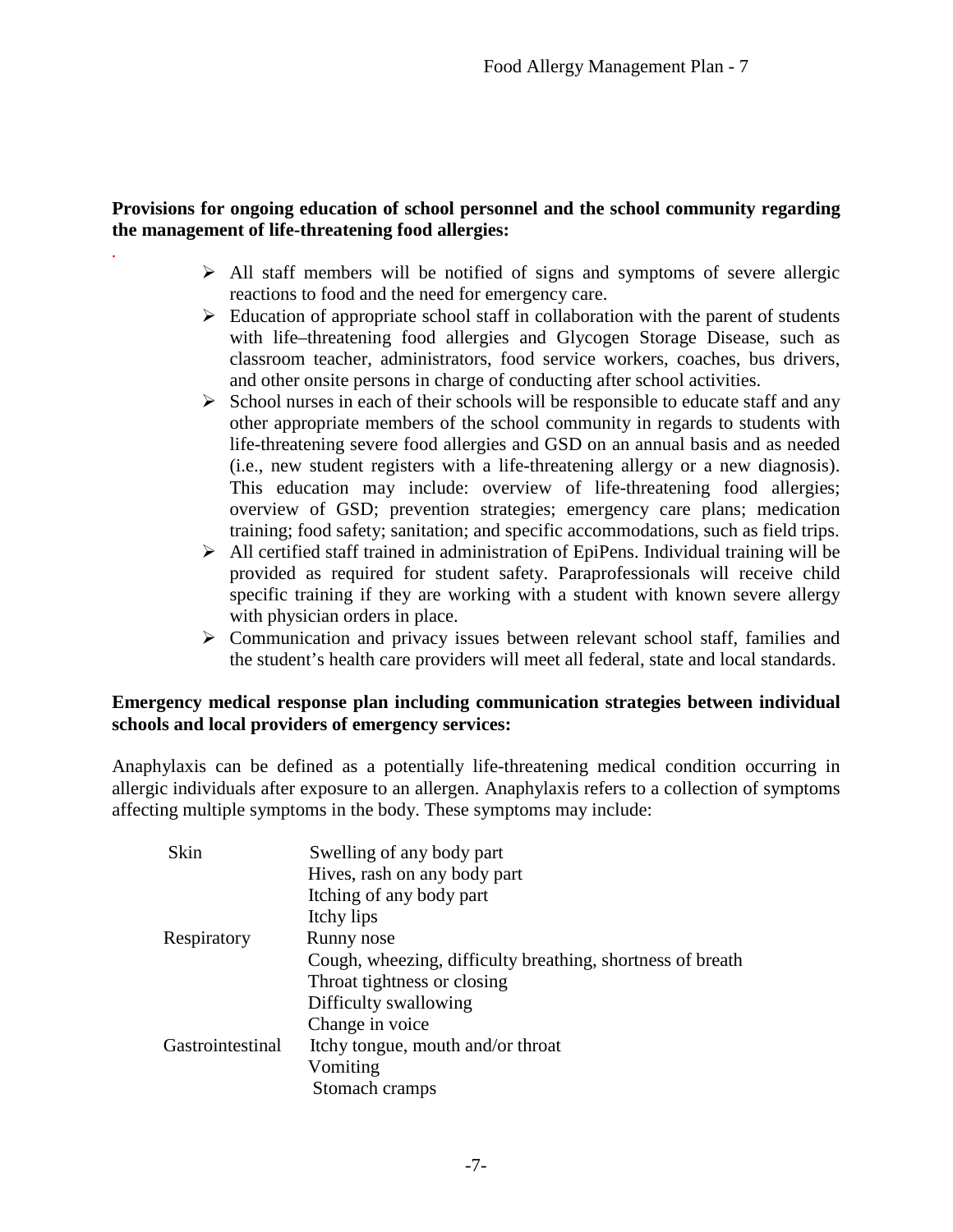|                | Abdominal pain                     |
|----------------|------------------------------------|
|                | Nausea                             |
|                | Diarrhea                           |
| Cardiovascular | Heartbeat irregularities           |
|                | Flushed, pale skin                 |
|                | Cyanosis of the lips and mouth     |
|                | Decrease in blood pressure         |
|                | Fainting or loss of consciousness  |
|                | Dizziness, change in mental status |
| Other          | Sense of impending doom            |
|                | Anxiety                            |
|                | Itchy, red watery eyes             |
|                |                                    |

Several factors may increase the risk of a severe or fatal anaphylactic reaction: asthma or a history of asthma; a previous history of anaphylaxis; peanut, tree nut and/or shell fish, milk, egg, soy, wheat allergies; presentation with gastrointestinal or respiratory symptoms.

Early recognition of the symptoms of anaphylaxis, immediate administration of epinephrine auto-injector and prompt transfer of the child by the emergency medical system is essential due to the severity and rapid onset of food induced anaphylaxis.

Sometimes, if symptoms do not subside, a second epinephrine auto-injector is necessary. Parents should be notified as soon as possible, but not before administration of the epinephrine.

When in doubt, it is better to give the epinephrine auto-injector and call the EMS system for an ambulance. **In the event an EpiPen is used at any time for a student, 911 will be called immediately**. Fatalities are more likely to occur when epinephrine administration is withheld.

# **Monitoring Effectiveness of District Plan and Procedures:**

- The plan will be monitored annually with the school district team*;*
- $\triangleright$  The plan will be monitored after each emergency event involving the administration of medication to determine the effectiveness of the he process, why the incident occurred, what worked and did not work in the district plan and procedures; and
- $\triangleright$  Include medically-accurate, research-based practices in the annual review of the plan and procedures.